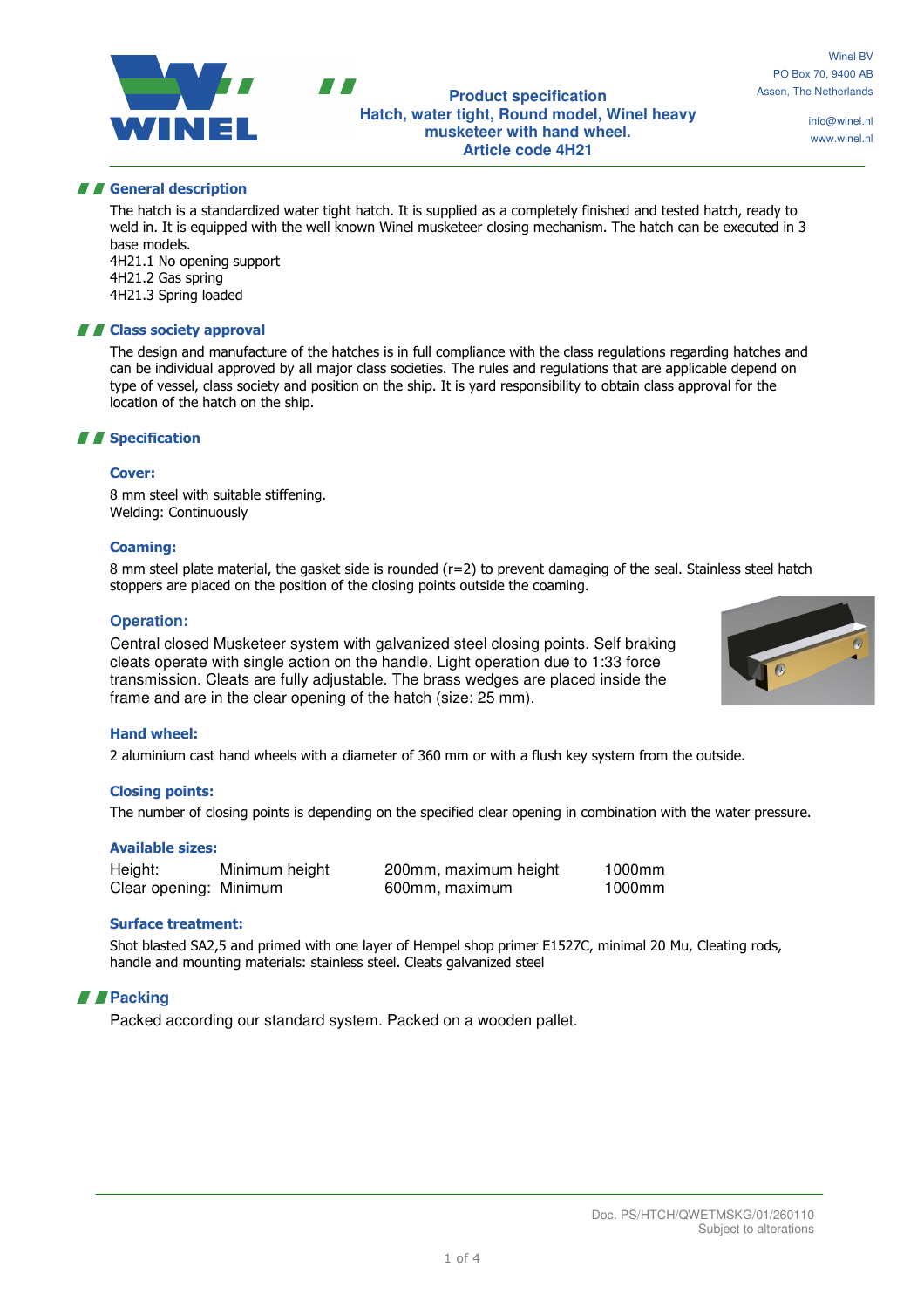



**Product specification Hatch, water tight, Round model, Winel heavy musketeer with hand wheel. Article code 4H21** 

info@winel.nl www.winel.nl

# **4H21.1 Hatch, Water tight, R=100 corner, Winel heavy musketeer, no opening support**

The two hinges are adjustable in height. Adjusting can be done with standard tools. The hinge bracket and foundation is made of stainless steel. The hinge points have a fixed turning point. In case of rectangular clear opening the hinge side needs to be specified.

# **4H21.2 Hatch, Water tight, R=100 corner, Winel heavy musketeer, gas spring**

The two hinges are adjustable in height. Adjusting can be done with standard tools. The hinge bracket and foundation is made of stainless steel. The hinge points have a fixed turning point. In case of rectangular clear opening the hinge side needs to be specified. Two steel gas springs are placed inside the hatch. One gas spring is connected to the hatch cover with a fixed point and the other gas spring is equipped with a bracket with an elongated hole. Advantage of the system is a balanced opening force.

# **4H21.3 Hatch, Water tight, R=100 corner, Winel heavy musketeer, spring loaded**

The spring loaded hinges is built from steel plate material. The central axle and the spring force adjustment rings are made of stainless steel. Adjusting can be done with standard tools. By removing the four bolts in the force adjustment rings and turning the central axle with a torque wrench, you can adjust the torque force of the spring. In open position the spring systems is creating an extra open hold force on the hatch cover to keep the cover in open position (hatch open hold function). In open situation the gravity and the torque force keeps the hatch in open position consequence is that closing force of the cover in the first 0-10 degrees is higher.





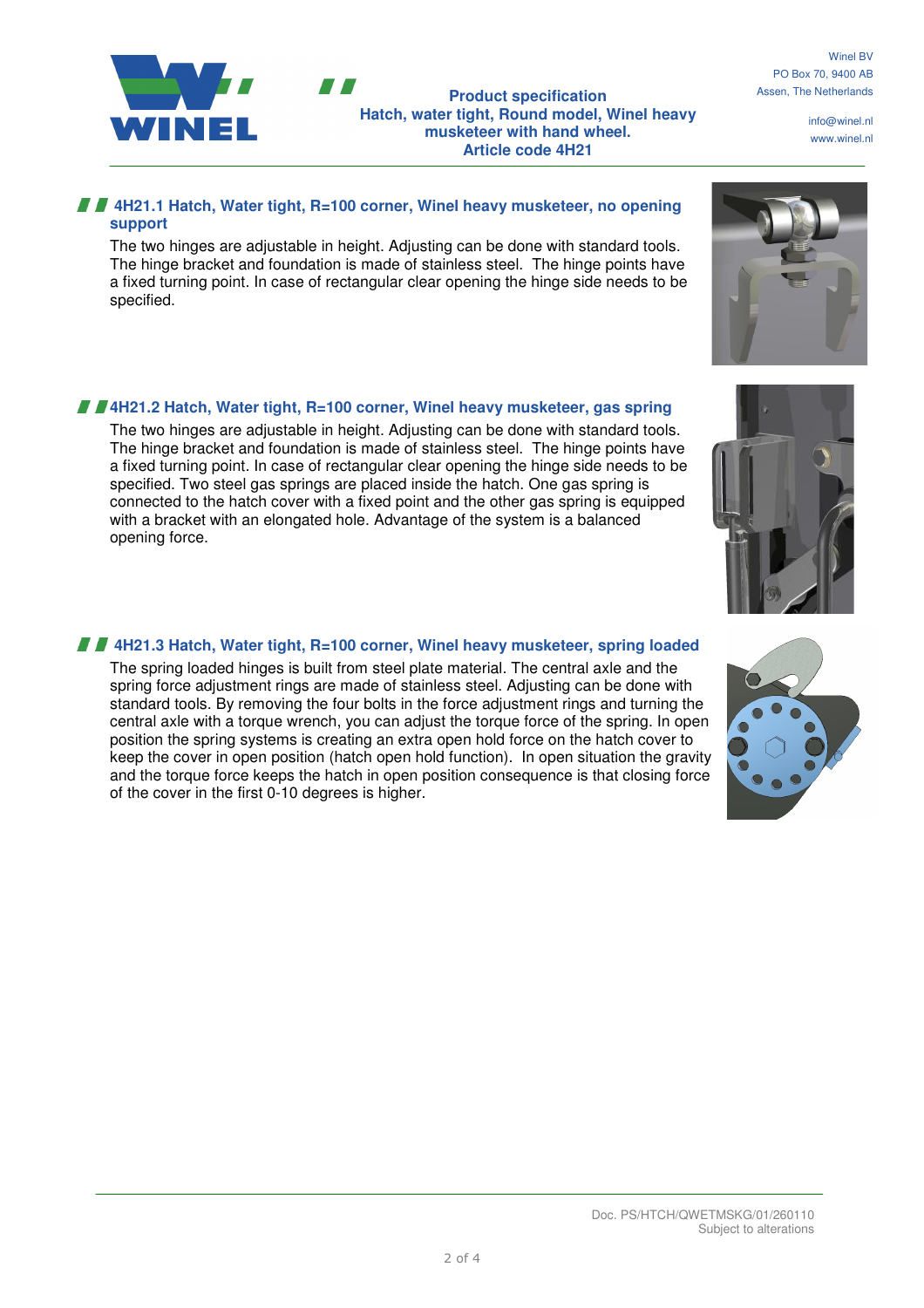

info@winel.nl www.winel.nl

# **Available article codes**

Please specify article codes when asking for quotation or ordering:

| Code       | <b>Description</b>                                                         |
|------------|----------------------------------------------------------------------------|
| 4H21.1     | Hatch, Water tight, Round model, Winel heavy musketeer, no opening support |
| 4H21.2     | Hatch, Water tight, Round model, Winel heavy musketeer, gas spring         |
| 4H21.3     | Hatch, Water tight, Round model, Winel heavy musketeer, spring loaded      |
| 4H21.4     | Hatch, Water tight, Round model, Winel heavy musketeer, counter weight     |
|            | Both sides hand wheel                                                      |
| 2          | Flush key system from the outside (inside hand wheel)                      |
|            | Separation sign                                                            |
| 600-1000mm | Clear opening:                                                             |
| 200-1000mm | Height:                                                                    |

# **Example code: 4H21.21.600x600**

Hatch, Water tight, Round model, Winel heavy musketeer, gas spring, both sides hand wheel, Clear opening 600 mm,Clear height 600 mm.

| Specify options        |  |
|------------------------|--|
| Specify class society  |  |
| Specify water pressure |  |
| Quantity               |  |
|                        |  |